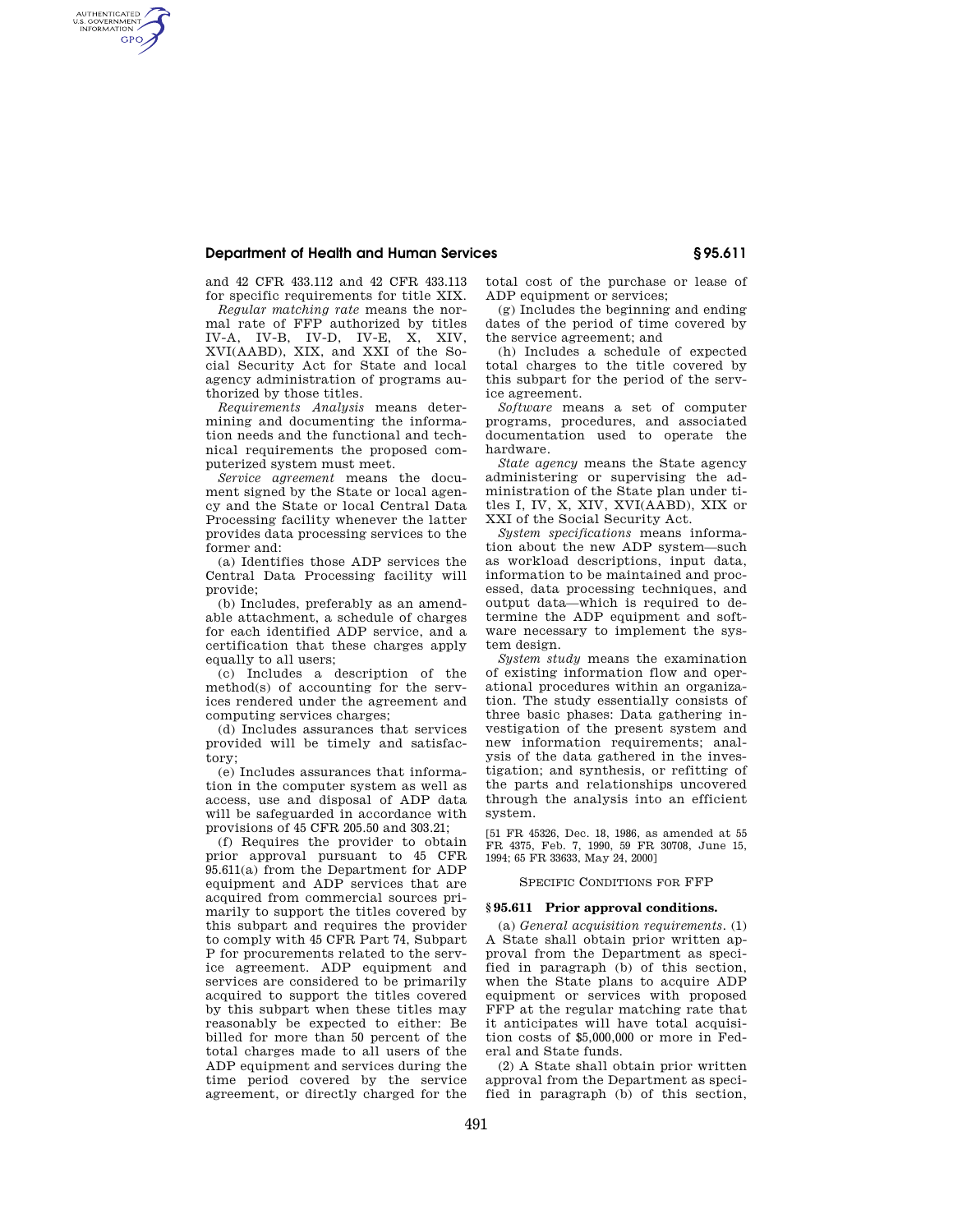when the State plans to acquire ADP equipment or services with proposed FFP at the enhanced matching rate authorized by 45 CFR 205.35, 45 CFR part 307 or 42 CFR part 433, subpart C, regardless of the acquisition cost.

(3) A State shall obtain prior written approval from the Department of its justification for a sole source acquisition, when it plans to acquire noncompetitively from a nongovernmental source ADP equipment or services, with proposed FFP at the regular matching rate, that has a total State and Federal acquisition cost of more than \$1,000,000 but no more than \$5,000,000. Noncompetitive acquisitions of more than \$5,000,000 are subject to the provisions of paragraph (b) of this section.

(4) Except as provided for in paragraph  $(a)(5)$  of this section, the State shall submit requests for Department approval, signed by the appropriate State official, to the Director, Administration for Children and Families, Office of State Systems. The State shall send to ACF one copy of the request for each HHS component, from which the State is requesting funding, and one for the State Systems Policy Staff, the coordinating staff for these requests. The State must also send one copy of the request directly to each Regional program component and one copy to the Regional Director.

(5) States shall submit requests for approval which involve solely Title XIX funding (i.e., State Medicaid Systems), to CMS for action.

(6) The Department will not approve any Planning or Implementation APD that does not include all information required as defined in §95.605.

(b) *Specific prior approval requirements.*  The State agency shall obtain written approval of the Department prior to the initiation of project activity.

(1) For regular FFP requests.

(i) For the Planning APD subject to the dollar thresholds specified in paragraph (a) of this section.

(ii) For the Implementation APD subject to the dollar thresholds specified in paragraph (a) of this section.

(iii) For the Request for Proposal and Contract, unless specifically exempted by the Department, prior to release of the RFP or prior to the execution of

**§ 95.611 45 CFR Subtitle A (10–1–10 Edition)** 

the contract when the contract is anticipated to or will exceed \$5,000,000 for competitive procurement and \$1,000,000 for noncompetitive acquisitions from nongovernmental sources. States will be required to submit RFPs and contracts under these threshold amounts on an exception basis or if the procurement strategy is not adequately described and justified in an APD.

(iv) For contract amendments, unless specifically exempted by the Department, prior to execution of the contract amendment involving contract cost increases exceeding \$1,000,000 or contract time extensions of more than 120 days. States will be required to submit contract amendments under these threshold amounts on an exception basis or if the contract amendment is not adequately described and justified in an APD.

(2) For enhanced FFP requests.

(i) For the Planning APD.

(ii) For the Implementation APD.

(iii) For the Request for Proposal and contract, unless specifically exempted by the Department, prior to release of the RFP or prior to execution of the contract when the contract is anticipated to or will exceed \$100,000.

(iv) For contract amendments, unless specifically exempted by the Department, prior to execution of the contract amendment, involving contract cost increases exceeding \$100,000 or contract time extensions of more than 60 days.

(3) Failure to submit any of the above to the satisfaction of the Department may result in disapproval or suspension of project funding.

(c) *Specific approval requirements.* The State agency shall obtain written approval from the Department:

(1) For regular FFP requests.

(i) For an annual APDU for projects with a total acquisition cost of more than \$5,000,000, when specifically required by the Department.

(ii) For an ''As Needed APDU'' when changes cause any of the following:

(A) A projected cost increase of \$1,000,000 or more.

(B) A schedule extension of more than 60 days for major milestones;